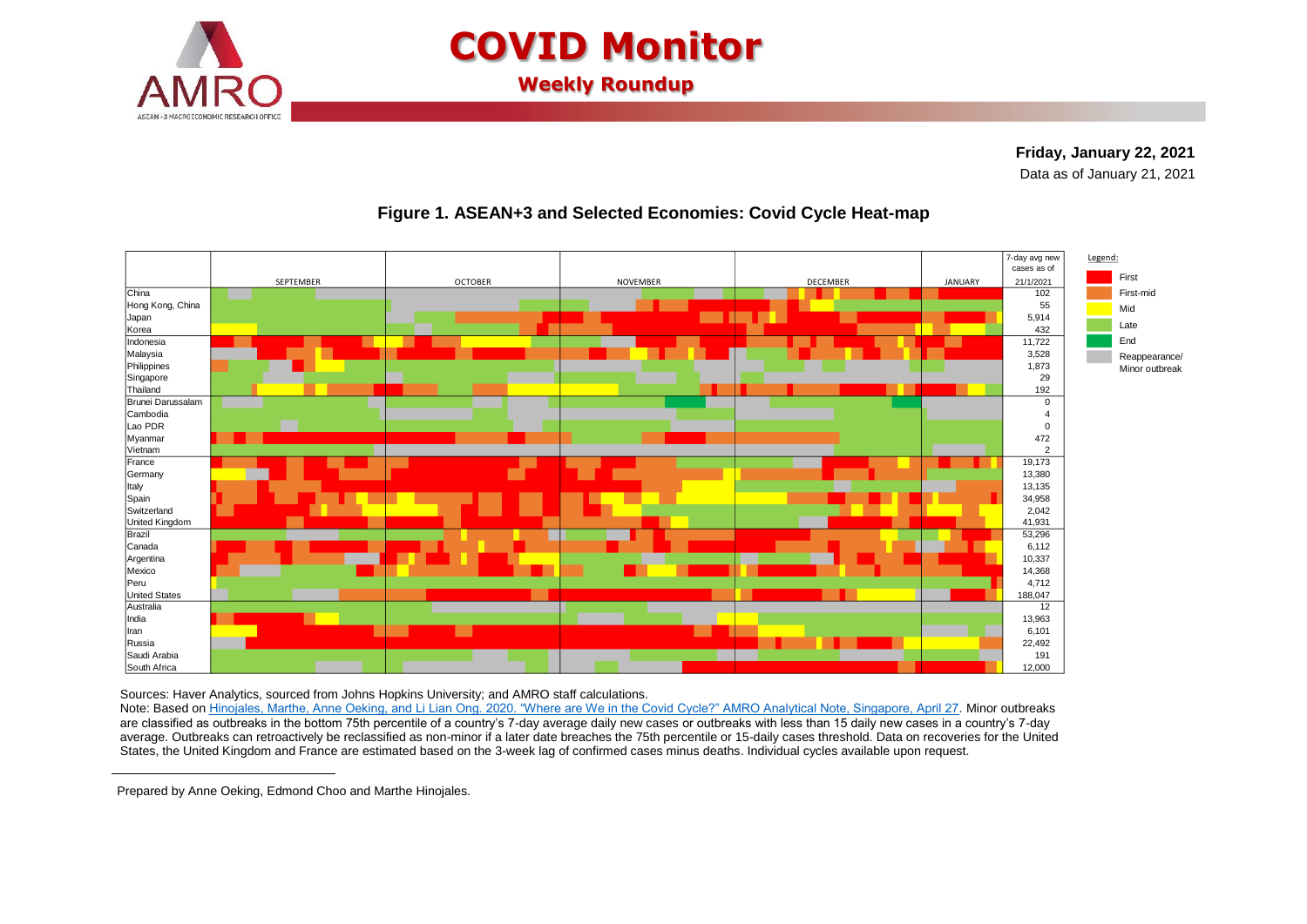

#### **Figure 2. US States: Covid Cycle Heat-map**

Sources: Haver Analytics, sourced from Johns Hopkins University; and AMRO staff calculations.

Note: Based o[n Hinojales, Marthe, Anne Oeking, and Li Lian Ong. 2020. "Where are We in the Covid Cycle?" AMRO Analytical Note,](https://www.amro-asia.org/where-are-we-in-the-covid-cycle/)  [Singapore, April 27](https://www.amro-asia.org/where-are-we-in-the-covid-cycle/) an[d Hinojales, Marthe, Anne Oeking, and Li Lian Ong. 2020. "The Covid Conundrum: Reopening in a Truly](https://www.amro-asia.org/the-covid-conundrum-reopening-in-a-truly-global-pandemic/)  [Global Pandemic" AMRO Analytical Note, Singapore, May 12.](https://www.amro-asia.org/the-covid-conundrum-reopening-in-a-truly-global-pandemic/) Minor outbreaks are classified as outbreaks in the bottom 75th percentile of a country's 7-day average daily new cases. Outbreaks can retroactively be reclassified as non-minor if a later date breaches the 75th percentile threshold. Recovery data for California, Florida, Georgia, Illinois, Missouri, Washington, and New York City is not reported, thus estimated using the US-wide recovery rate.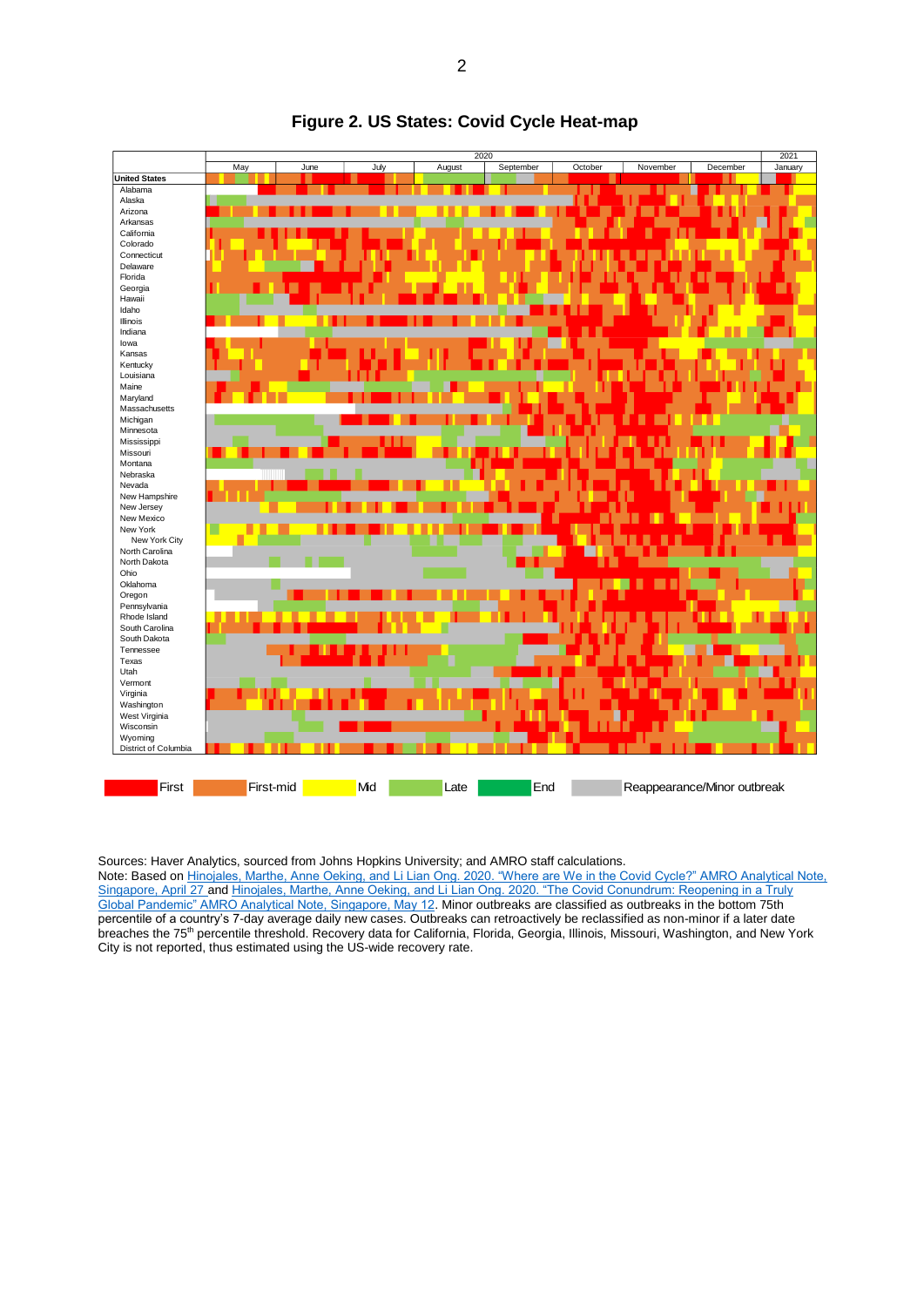

#### **Figure 3. ASEAN+3 and Selected Economies: Capacity of the Healthcare System during COVID-19** (Measured by the number of hospital beds to active cases)

Sources: Haver Analytics, sourced from Johns Hopkins University; World Health Organization; and AMRO staff calculations.

Note:  $t = 0$  refers to the value on February 1, 2020. Where unavailable,  $t = 0$  refers to the date when the data series for each economy begins. The comparison is relative to each economy's own historical ratios, and does not take into account the quality of healthcare. The greener the heatmap, the greater the capacity of the economy's healthcare system compared to its past capacity; the redder, the weaker the capacity.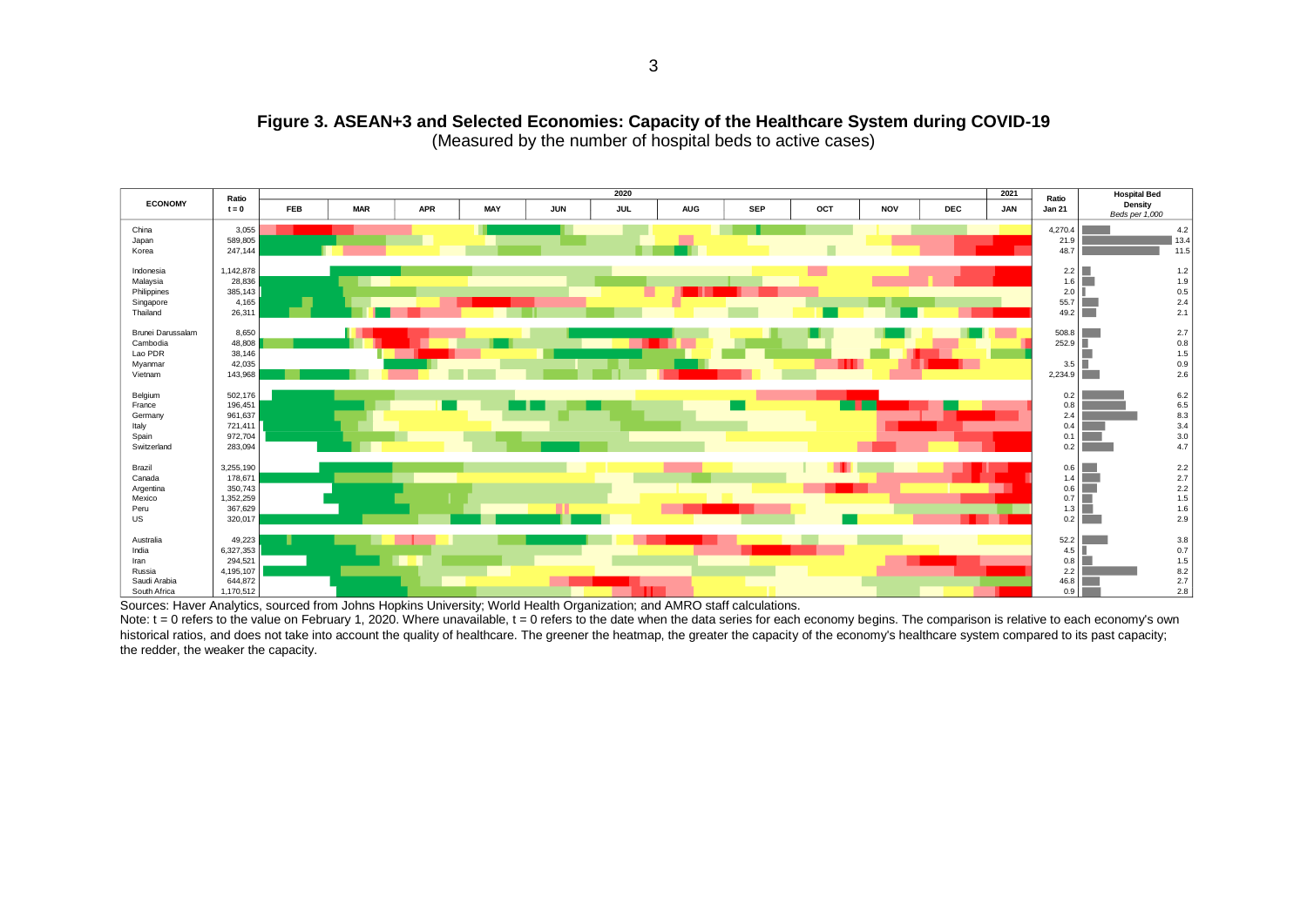

**Figure 4. Selected Economies: Daily Confirmed Cases**

Note: For Singapore, the majority of cases belonged to work permit holders residing in dormitories. Between April 01 and October 13 when dormitory cases were first reduced to zero, the proportion of this group of cases took up 95.1% of the total new cases.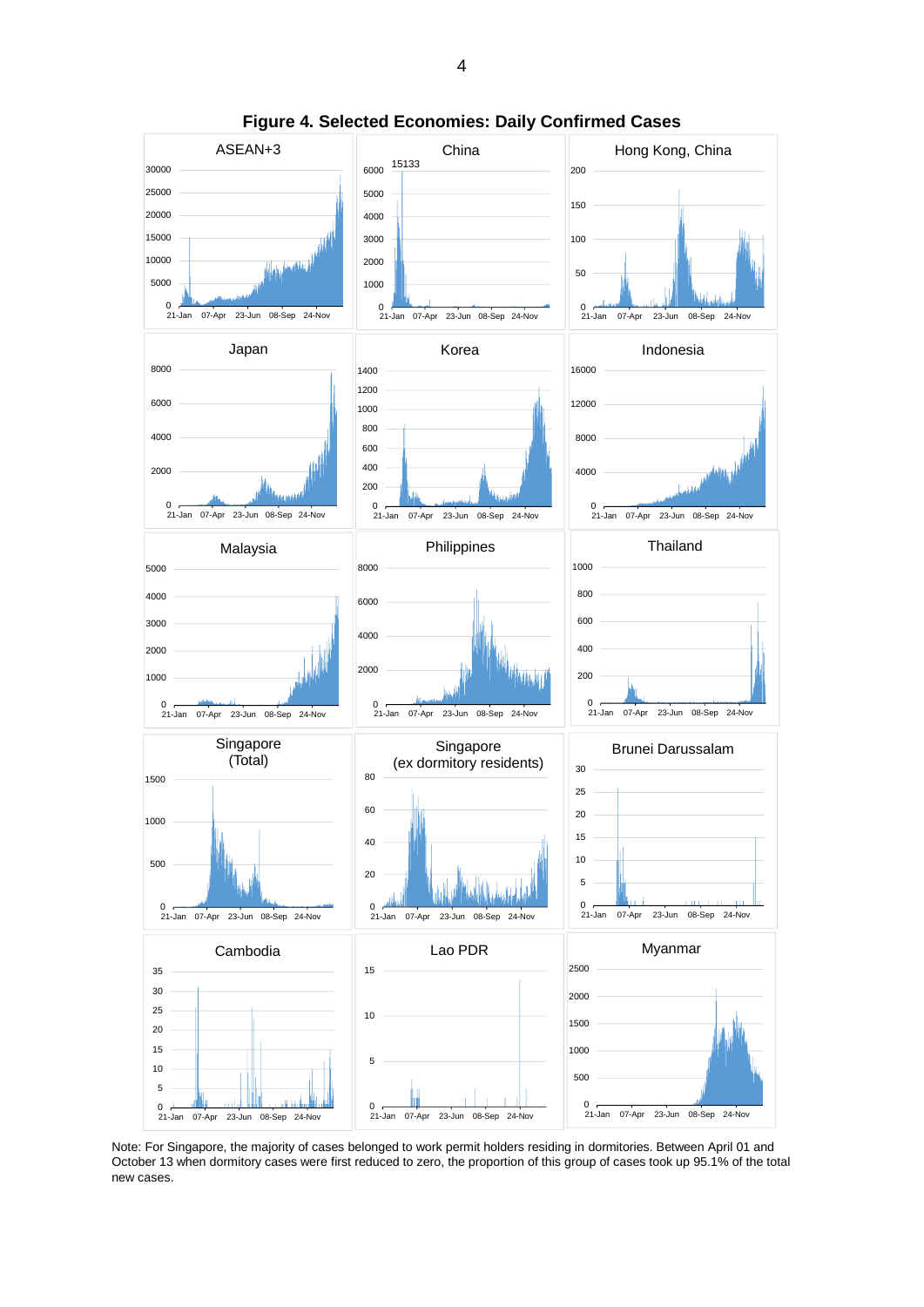

**Figure 4. Selected Economies: Daily Confirmed Cases** (Cont'd)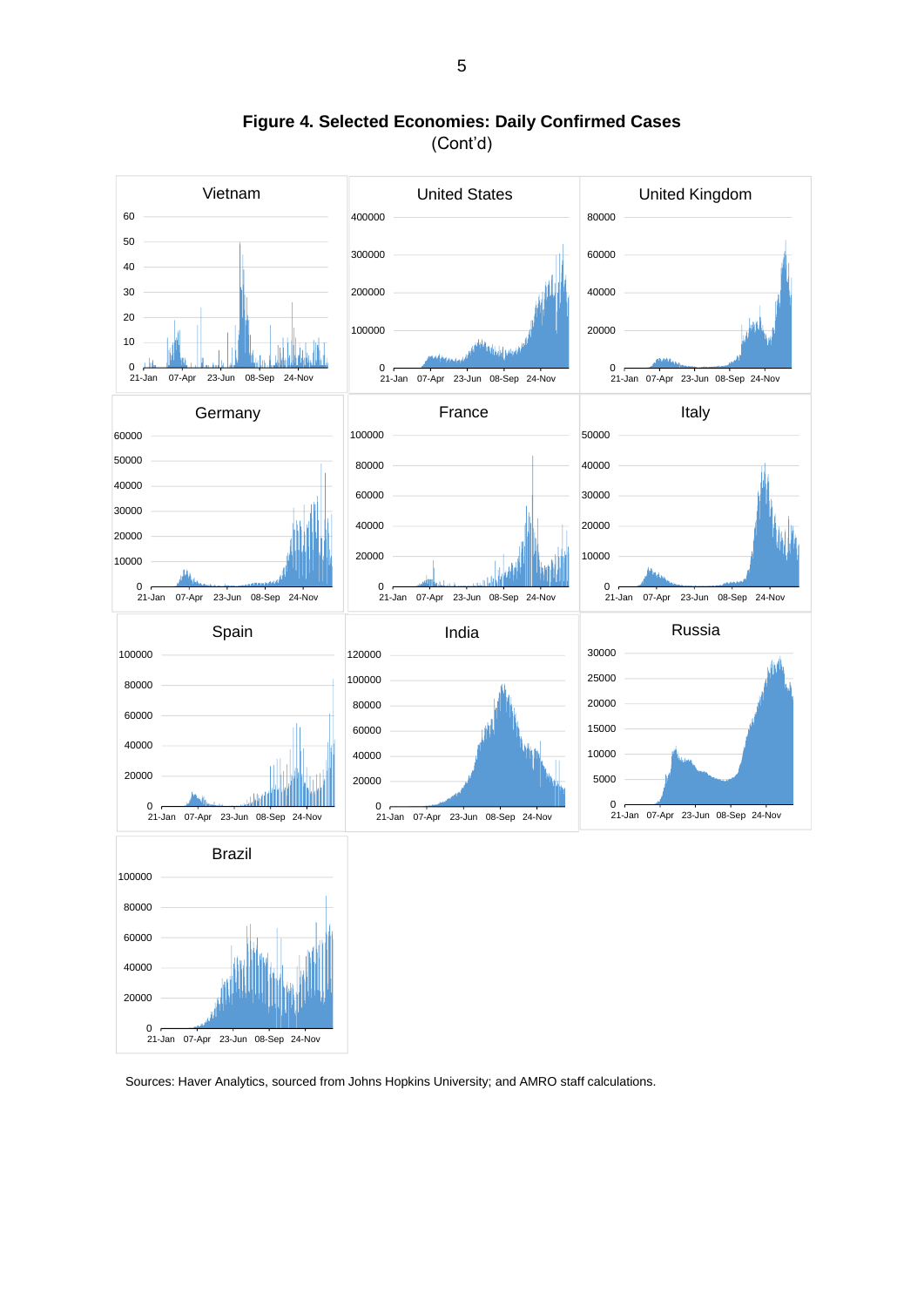

**Figure 5. Selected Economies: Daily Confirmed Deaths**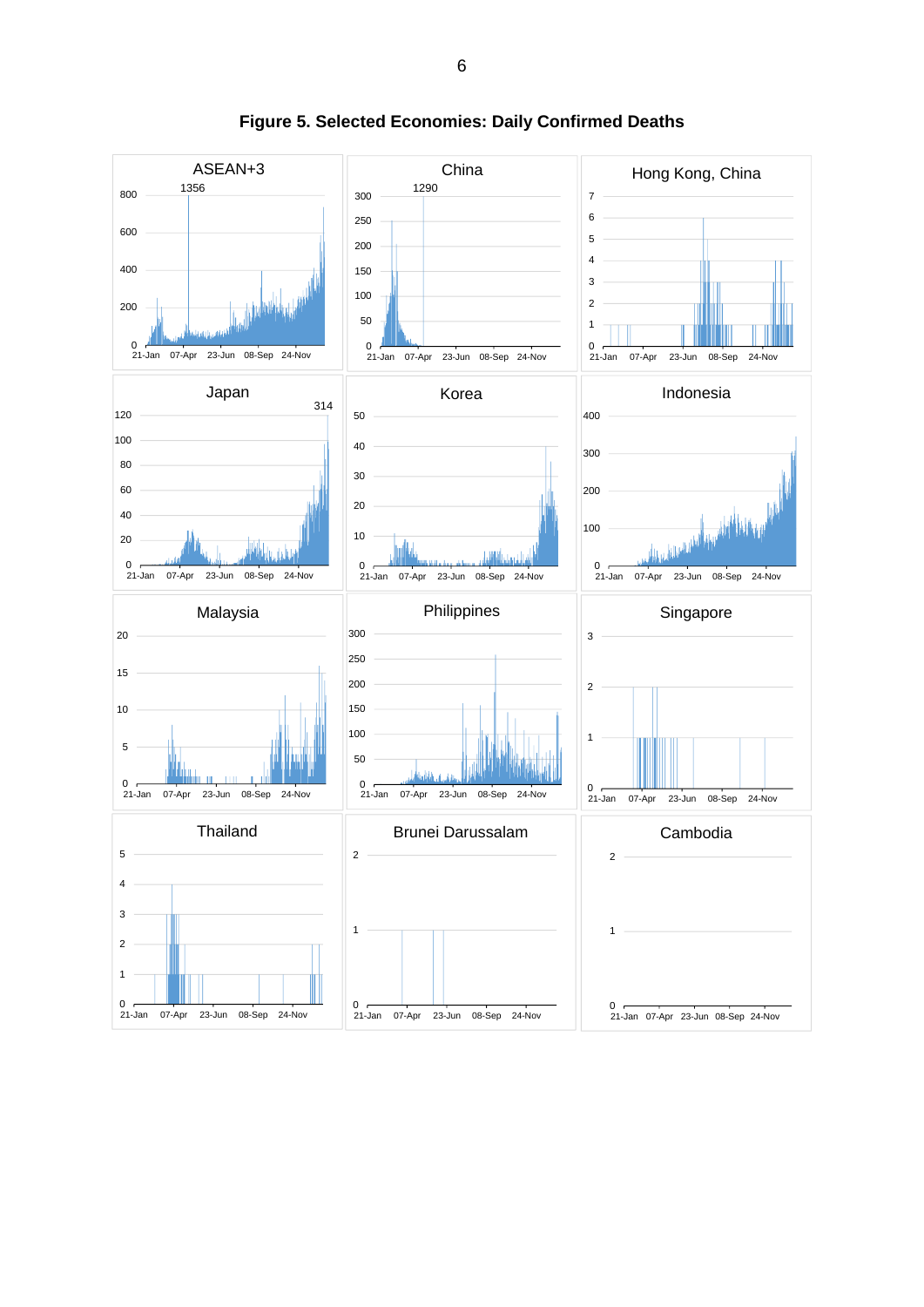

**Figure 5. Selected Economies: Daily Confirmed Deaths** (Cont'd)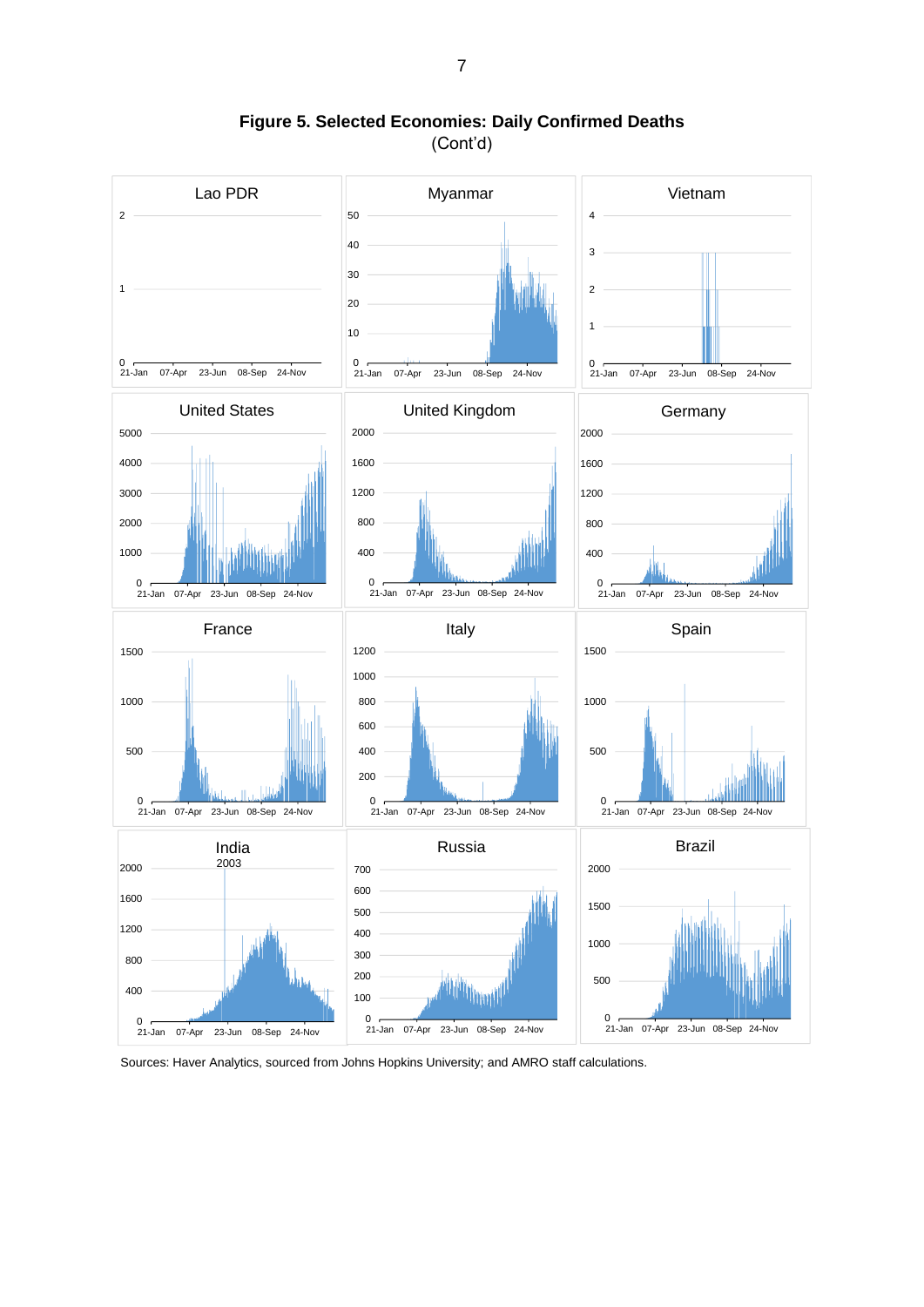

**Figure 6. ASEAN+3: Confirmed Cases**

(Number of days after 100<sup>th</sup> confirmed case; cases in log scale)



**Figure 7. ASEAN+3: Confirmed Deaths** (Number of days after  $5<sup>th</sup>$  confirmed case; cases in log scale)

Sources: Haver Analytics, sourced from Johns Hopkins University; and AMRO staff calculations.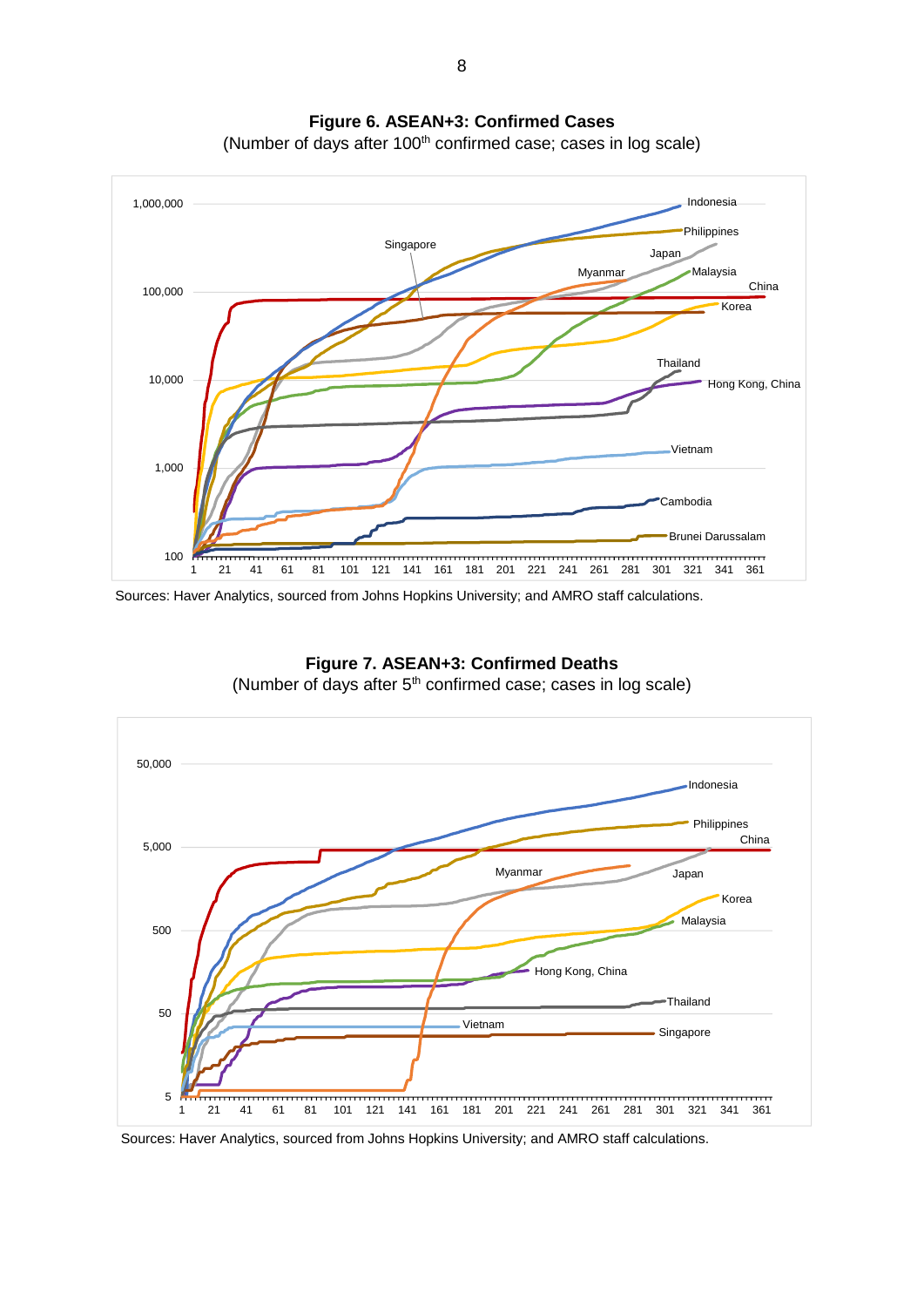

**Figure 8. Selected ASEAN+3 Economies: Confirmed Cases**



Per million population (above 100 cases/million)

Per million population (below 100 cases/million)

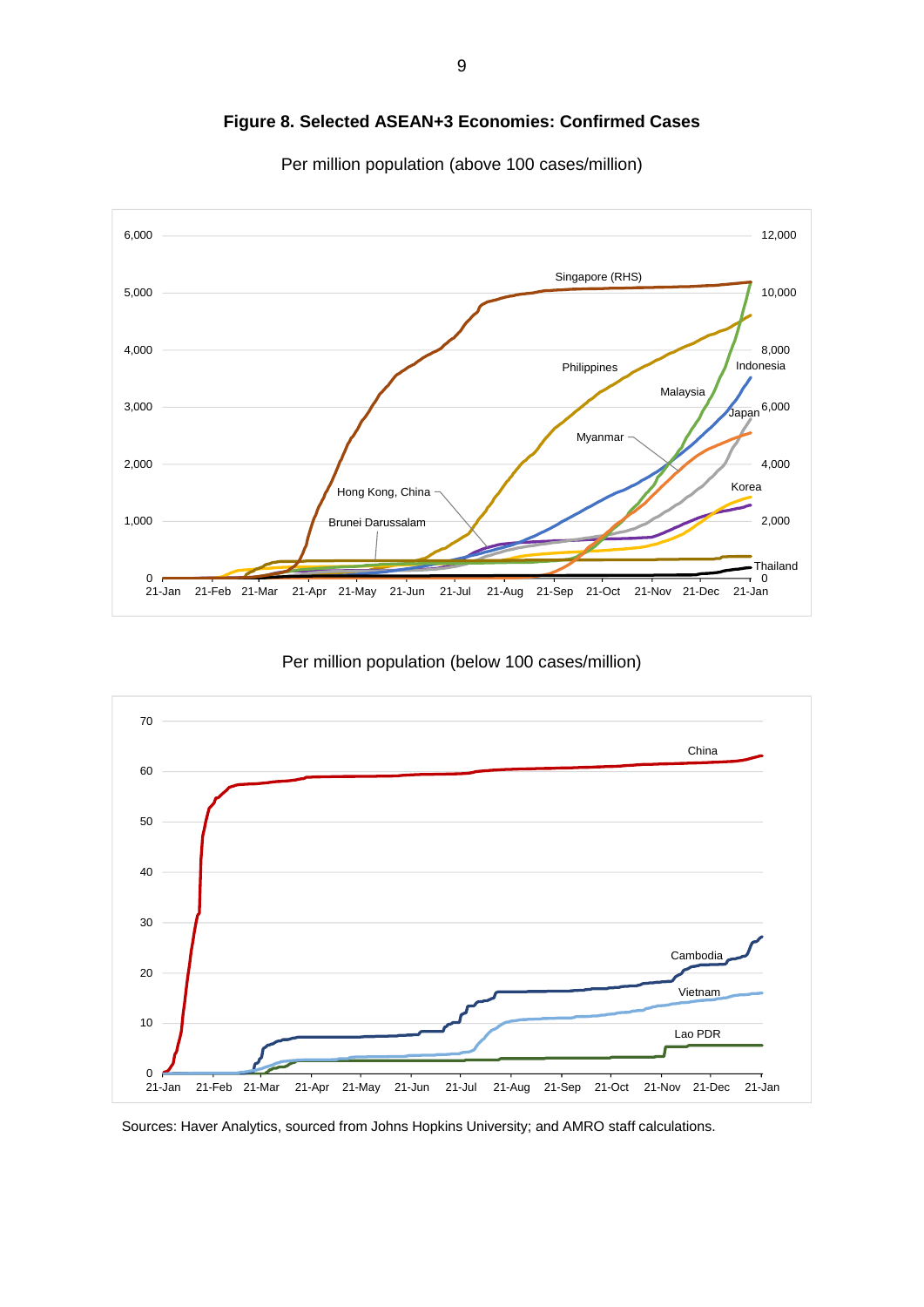

## **Figure 9. World: Daily New Cases by Region**

(Number of cases, 7-day average)

(Percentage share of total new cases, 7-day average)